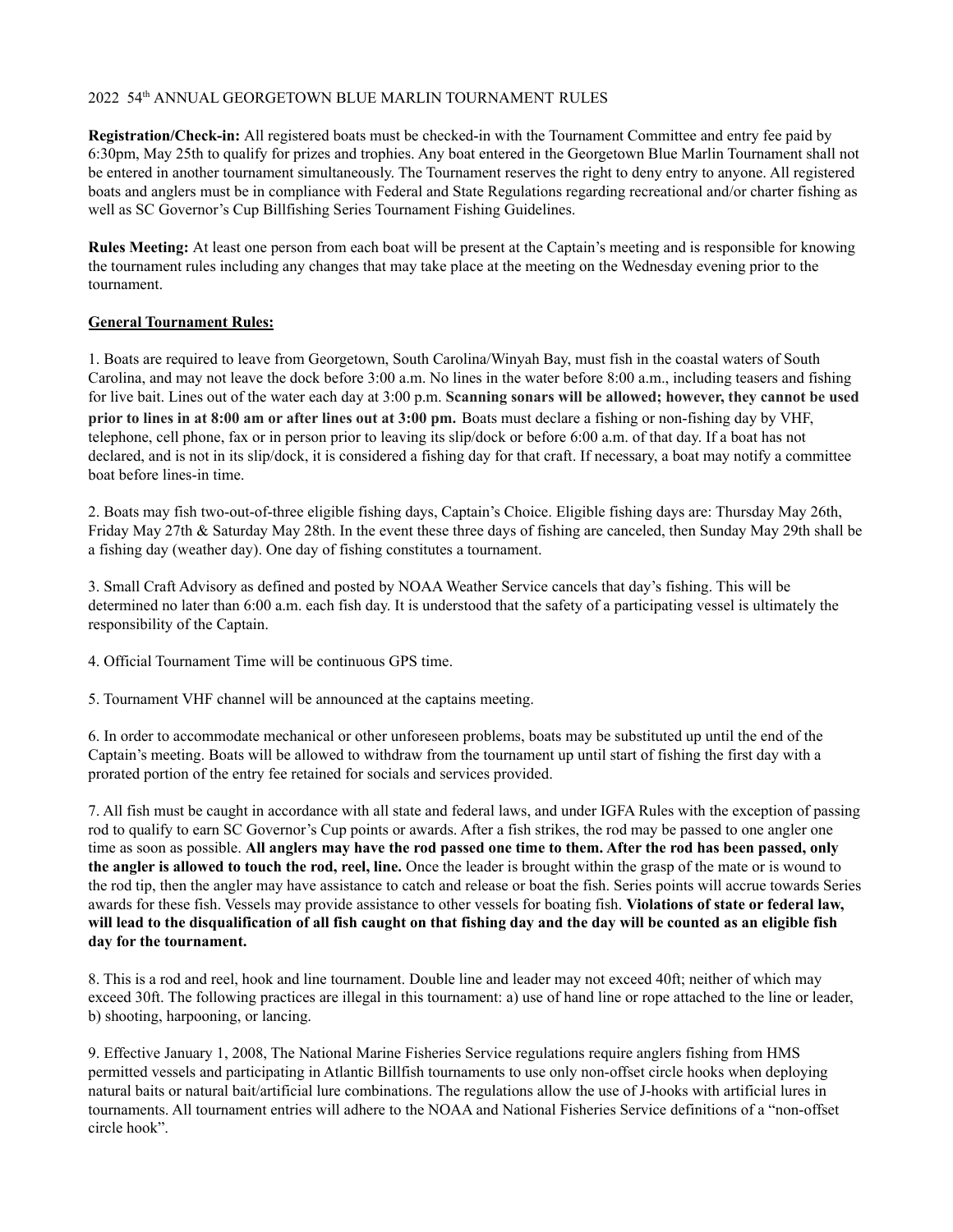10. Boats earn one point per pound and fraction of a pound for their single Heaviest Blue Marlin weighed in the tournament. No points are awarded for any additional Blue Marlin weighed. The minimum size for landed Blue Marlin is 105 inches measured in a curved line along the body from the fork of the tail to the tip of the lower jaw. A penalty of 600 points will be assessed against a boat for each blue marlin brought to the dock not meeting the minimum South Carolina Governor's Cup Series size requirements. Note: 105 inches exceeds the federally mandated minimum size limit. Should the federal size limit be increased, the minimum size for blue marlin eligible for weighing in SC Governor's Cup Series tournaments will be increased automatically to exceed the new minimum size by two (2) inches if required.

11. Billfish boated for any reason will not qualify for release points. A billfish may not be brought into the boat unless it is to be brought to the dock for weighing. Any billfish gaffed, harpooned or otherwise injured in an attempt to boat the fish will not qualify for catch and release points. Additionally, if the gaff crosses the vertical plane of the boat in an attempt to land a blue marlin yet it is unsuccessful, the boat will not qualify for catch and release points. **A penalty of 600 points will** be assessed against a boat for each billfish if it is determined that the fish was boated and subsequently released.

12. White marlin, Spearfish and Sailfish are catch and release only. Tagging is optional and not required for points. Only Blue Marlin, White Marlin, Spearfish and Sailfish are eligible for catch & release points. Scoring for billfish caught  $\&$ released in good condition is as follows:

## **Blue Marlin 600 Points White Marlin/Spearfish 300 Points Sailfish 200 Points**

13. To qualify for catch and release points, a billfish must be fought to the boat according to series guidelines. A billfish is considered caught and points will be awarded when **all** the following has occurred: 1) the leader is grasped by the mate or the leader is wound to the rod tip (a leader may be no longer than 30 feet); 2) the billfish is positively identified to species through digital photography/videography( if species cannot be determined yet is identified as a billfish, 200 points will be awarded ); and 3) the fish is released in a healthy condition and the fish is no longer attached to the boat/line. Boats are encouraged to remove the hook or cut the line as close as possible to the hook.

14. All released billfish must be clearly photographed/videographed with a digital device provided by each boat. Each boat is required to keep their billfish photography/video on their device until Friday, June 17, 2021. All boats are subject to random photography /videography checks throughout the tournament. Leading boats will be required to submit their camera and/or chips to the Tournament Rules committee following fishing on May 28th, 2022. Fish verification will be at the sole discretion of the tournament Rules committee. Preferable photo/video would include a visible dorsal fin at time of release. The image must include a time and date stamp that corresponds to the time of release recorded by the tournament designated committee boats. Photos must be provided in jpeg format on a removable storage device, and will be used to confirm species identification, release information, and will be used to resolve potential conflicts or formal protests.

15. All billfish hook-ups, catch & releases, and landings must be reported as they occur to a committee boat or another boat that can relay the message to a committee boat prior to or by 3:00 p.m. each day. (Note: the Georgetown Blue Marlin Tournament will have the traditional two or three boats designated as Committee Boats each fishing day. In addition, each boat in the tournament is asked to record any and all hook-ups, get-away, releases or landings that it may hear. Due to the wide range of fishing territory allowed, this will help ensure that all calls are recorded)

16. Boat points are awarded at the time of release. Ties between points are broken by the time of release. The date of the release is based on the boat's fishing day (day 1 or 2) as opposed to the tournament fishing day (day 1-2-3). If a tie still remains, the winnings will be split evenly between boats.

17. Weigh Scales open Thursday at 3:00 p.m. and will remain open till Saturday at 9:00 pm. In the event of Sunday being a fishing day, the Saturday schedule will prevail.

18. Affidavits and photos/videos must be submitted to DNR staff or a designated tournament representative by 9PM on the day the fish was caught. A designated DNR check station may be located at the host marina to receive/qualify affidavits and photos/videos. If fishing out of an alternate marina (other than the host marina), affidavits and photos/videos must be